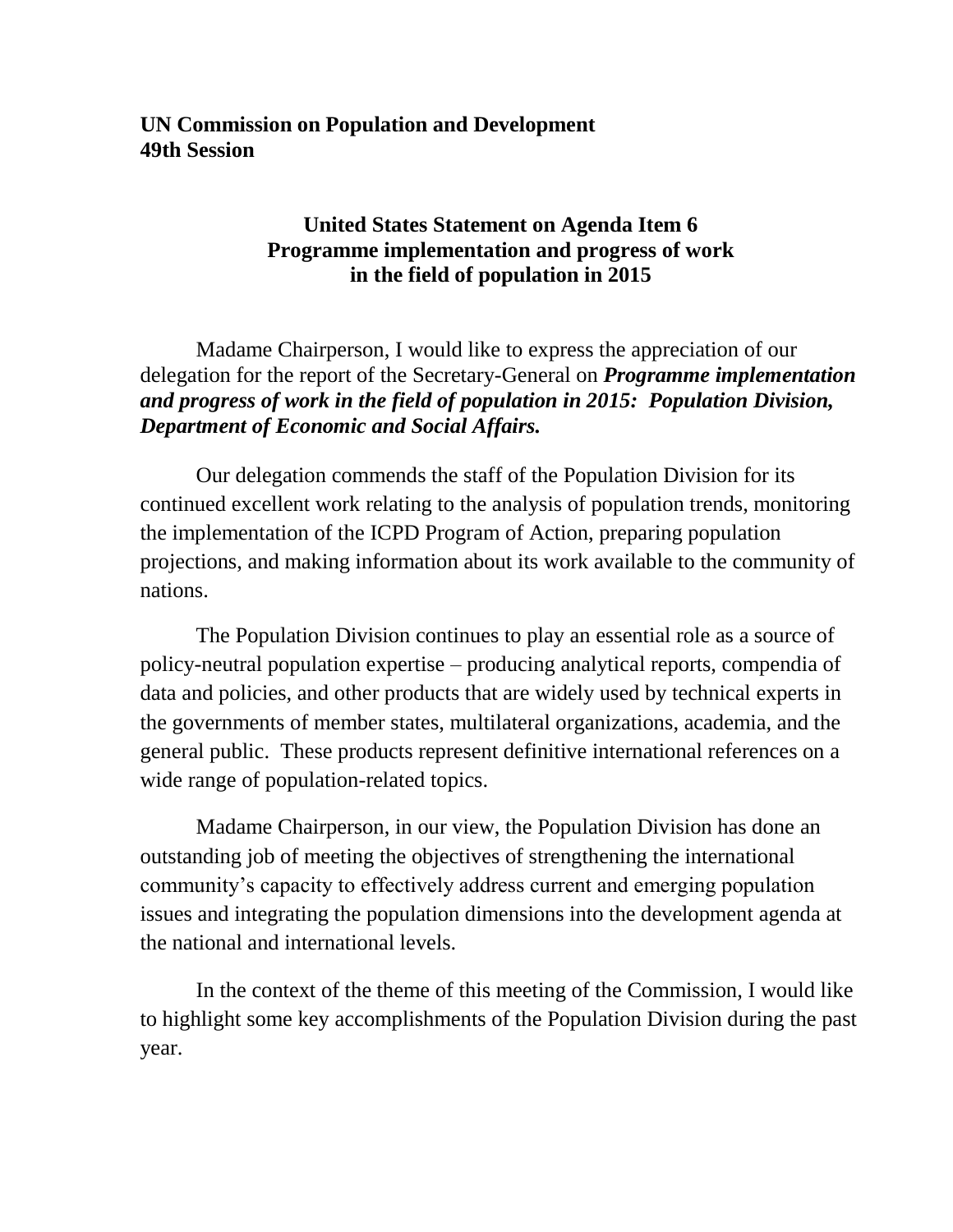In particular, we would like to commend the Population Division for its core efforts at estimating and projecting the populations of countries throughout the world. In July 2015, the Division released *World Population Prospects: The 2015 Revision*. This report anticipates many important global and regional demographic trends under differing sets of assumptions. These results are readily available on the Population Division website, which includes data files, an interactive database, and other valuable figures and maps. The Division also issued a detailed analysis of the results of the 2014 revision of *World Urbanization Prospects* providing valuable insights into current and future urban agglomerations throughout the world.

The U.S. Census Bureau was very pleased to collaborate with the Population Division in expanding the database of estimates and projections of family planning indicators to include all women, not limited by marital status. We commend the Division for the wealth of data it has made available through *World Contraceptive Use 2015, Model-based Estimates and Projections of Family Planning Indicators 2015, World Fertility Data 2015, and World Marriage Data 2015* and for the accompanying analyses presented in such publications as *Trends in Contraceptive Use Worldwide 2015*, and *World Fertility Patterns.*

In the area of health and mortality, the Population Division continues to provide the international community with data sets and analyses from such sources as *World Mortality Report 2015* and *Mortality Data Inventory 2015*. The Division has also made major contributions to our collective understanding of world health and mortality trends through its participation in the UN Inter-Agency Group for Child Mortality Estimation (IGME) and contributions to the Maternal Mortality Estimation Inter-Agency Group.

The Population Division continues to provide the international community with data sets and analyses on international migration from such sources as the 2015 revisions of *Trends in International Migrant Stock* and *International Migration Flows to and from Selected Countries* as well as its ongoing building of the Global Migration Database.